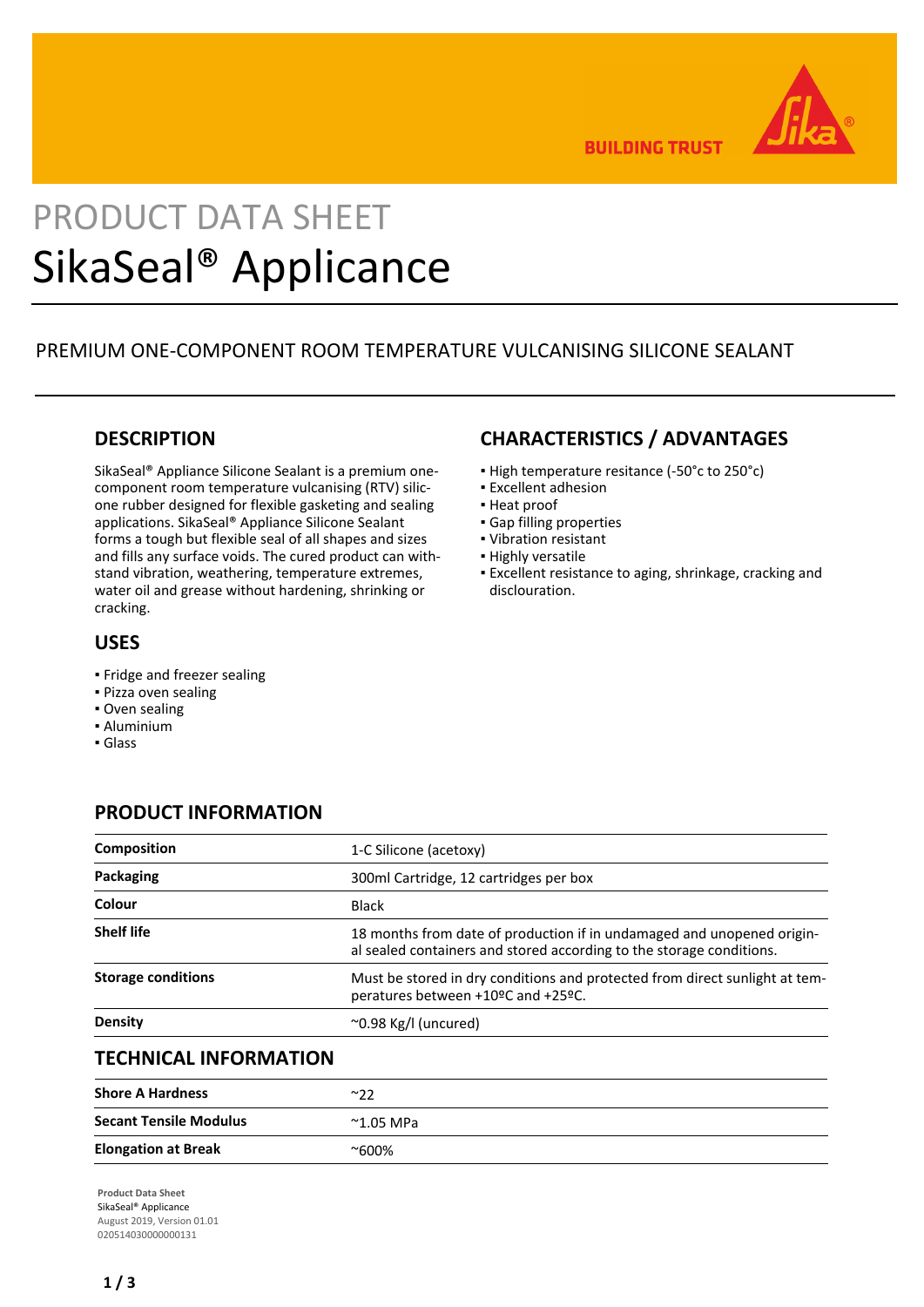## **APPLICATION INFORMATION**

| <b>Ambient Air Temperature</b> | $+5^{\circ}$ c to $+45^{\circ}$ c |
|--------------------------------|-----------------------------------|
| <b>Curing Time</b>             | $\sim$ 24 hours                   |
| <b>Skinning time</b>           | $~^{\sim}$ 10 minutes             |
| <b>Tack free time</b>          | $\sim$ 20 minutes                 |

## **APPLICATION INSTRUCTIONS**

### **SUBSTRATE PREPARATION**

Ensure all surfaces are clean, dry and free from dust, grease and loose material. Remove all old gasket material from surfaces before cleaning with a residue-free solvent and allowing to completely dry.

#### **APPLICATION METHOD / TOOLS**

Cut the nozzle at a 45° angle to the desired bead size (3 mm is suitable for most applications) then apply a continuous and even bead along the joint.

#### **CLEANING OF EQUIPMENT**

Uncured, excess SikaSeal® Appliance may be removed with Sika® Remover-208 or another suitable solvent. Once cured, the excess sealant can be trimmed away from the edges with a knife.

## **IMPORTANT CONSIDERATIONS**

#### **Limitations**

- **Example 3 Islangely** Appliance is not recommended for use in applications where it will be permanently exposed to temperatures exceeding 250°C.
- Not suitable for exposure to or contact with fuels.
- Must be protected from rain for atleast 2 hours after application.
- The above information is offered for general guid-▪ ance only.

## **BASIS OF PRODUCT DATA**

All technical data stated in this Product Data Sheet are based on laboratory tests. Actual measured data may vary due to circumstances beyond our control.

## **LOCAL RESTRICTIONS**

Please note that as a result of specific local regulations the declared data for this product may vary from country to country. Please consult the local Product Data Sheet for the exact product data.

## **ECOLOGY, HEALTH AND SAFETY**

For information and advice on the safe handling, storage and disposal of chemical products, users shall refer to the most recent Safety Data Sheet (SDS) containing physical, ecological, toxicological and other safety related data.

**Product Data Sheet** SikaSeal® Applicance August 2019, Version 01.01 020514030000000131

**2 / 3**

## **LEGAL NOTES**

The information, and, in particular, the recommendations relating to the application and end-use of Sika products, are given in good faith based on Sika's current knowledge and experience of the products when properly stored, handled and applied under normal conditions in accordance with Sika's recommendations. In practice, the differences in materials, substrates and actual site conditions are such that no warranty in respect of merchantability or of fitness for a particular purpose, nor any liability arising out of any legal relationship whatsoever, can be inferred either from this information, or from any written recommendations, or from any other advice offered. The user of the product must test the product's suitability for the intended application and purpose. Sika reserves the right to change the properties of its products. The proprietary rights of third parties must be observed. All orders are accepted subject to our current terms of sale and delivery. Users must always refer to the most recent issue of the local Product Data Sheet for the product concerned, copies of which will be supplied on request.



**BUILDING TRUST**